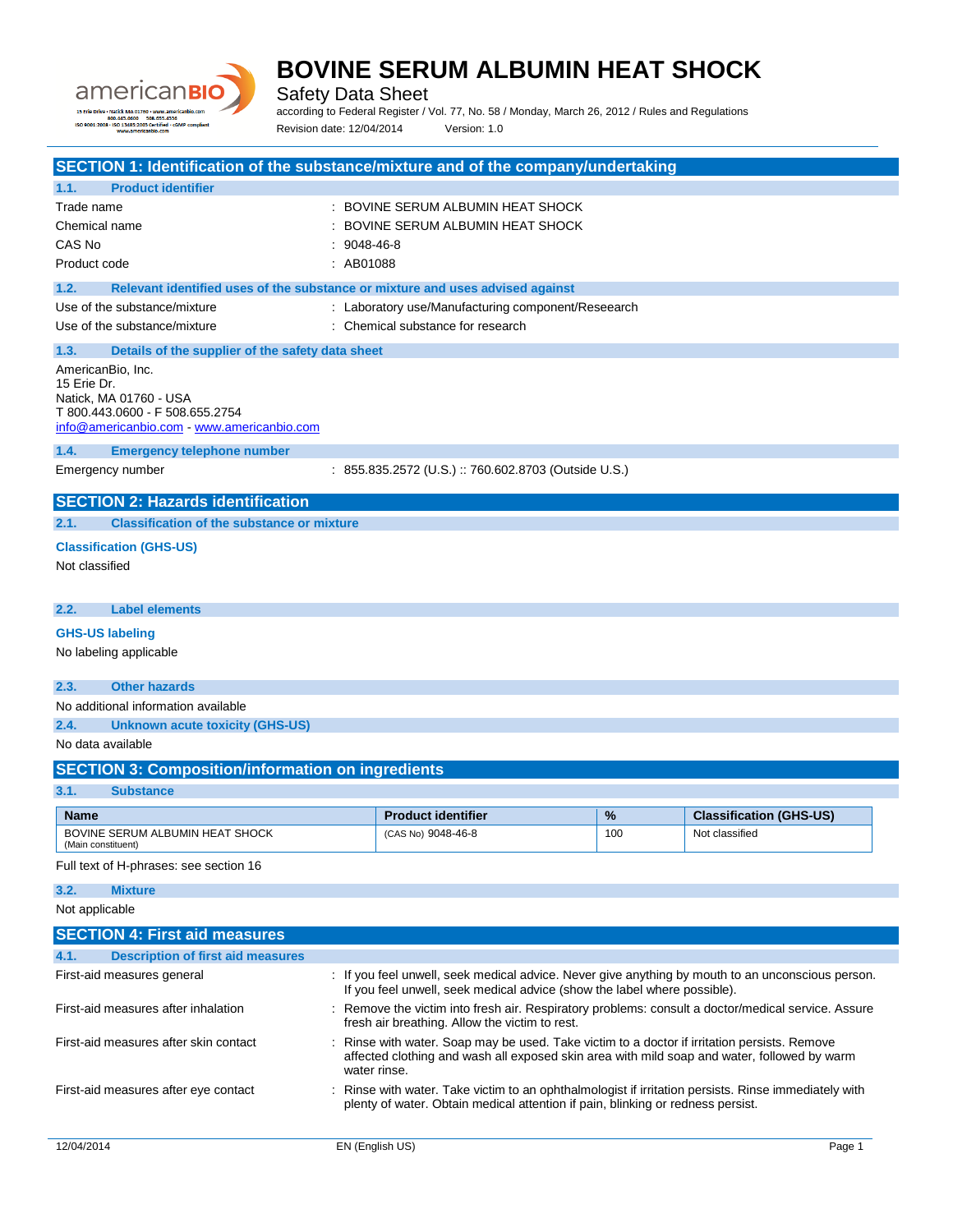Safety Data Sheet

according to Federal Register / Vol. 77, No. 58 / Monday, March 26, 2012 / Rules and Regulations

| First-aid measures after ingestion            |                                                       | : Rinse mouth with water. Immediately after ingestion: give lots of water to drink. Call Poison<br>Information Centre (www.big.be/antigif.htm). Consult a doctor/medical service if you feel unwell.<br>Rinse mouth. Do NOT induce vomiting. Obtain emergency medical attention.                   |
|-----------------------------------------------|-------------------------------------------------------|----------------------------------------------------------------------------------------------------------------------------------------------------------------------------------------------------------------------------------------------------------------------------------------------------|
| 4.2.                                          |                                                       | Most important symptoms and effects, both acute and delayed                                                                                                                                                                                                                                        |
| Symptoms/injuries                             |                                                       | : Unlikely to cause harmful effects. Not expected to present a significant hazard under anticipated<br>conditions of normal use.                                                                                                                                                                   |
| 4.3.                                          |                                                       | Indication of any immediate medical attention and special treatment needed                                                                                                                                                                                                                         |
| No additional information available           |                                                       |                                                                                                                                                                                                                                                                                                    |
| <b>SECTION 5: Firefighting measures</b>       |                                                       |                                                                                                                                                                                                                                                                                                    |
| 5.1.<br><b>Extinguishing media</b>            |                                                       |                                                                                                                                                                                                                                                                                                    |
| suitable extinguishing media                  |                                                       | : Water spray. Polyvalent foam. ABC powder. Carbon dioxide. Foam. Dry powder. Carbon dioxide.<br>Water spray. Sand.                                                                                                                                                                                |
| Unsuitable extinguishing media                |                                                       | : No unsuitable extinguishing media known. Do not use a heavy water stream.                                                                                                                                                                                                                        |
| 5.2.                                          | Special hazards arising from the substance or mixture |                                                                                                                                                                                                                                                                                                    |
| Fire hazard                                   |                                                       | : DIRECT FIRE HAZARD. No data available on direct fire hazard. INDIRECT FIRE HAZARD. No<br>data available on indirect fire hazard.                                                                                                                                                                 |
| Explosion hazard                              |                                                       | : DIRECT EXPLOSION HAZARD. No data available on direct explosion hazard. INDIRECT<br>EXPLOSION HAZARD. No data available on indirect explosion hazard.                                                                                                                                             |
| Reactivity                                    |                                                       | : On burning: release of toxic and corrosive gases/vapours (nitrous vapours, carbon monoxide -<br>carbon dioxide).                                                                                                                                                                                 |
| 5.3.<br><b>Advice for firefighters</b>        |                                                       |                                                                                                                                                                                                                                                                                                    |
| Precautionary measures fire                   |                                                       | Exposure to fire/heat: keep upwind. Exposure to fire/heat: consider evacuation. Exposure to<br>fire/heat: have neighbourhood close doors and windows.                                                                                                                                              |
| Firefighting instructions                     |                                                       | Dilute toxic gases with water spray. Use water spray or fog for cooling exposed containers.<br>Exercise caution when fighting any chemical fire. Avoid (reject) fire-fighting water to enter<br>environment.                                                                                       |
| Protection during firefighting                |                                                       | : Heat/fire exposure: compressed air/oxygen apparatus. Do not enter fire area without proper<br>protective equipment, including respiratory protection.                                                                                                                                            |
| <b>SECTION 6: Accidental release measures</b> |                                                       |                                                                                                                                                                                                                                                                                                    |
| 6.1.                                          |                                                       | Personal precautions, protective equipment and emergency procedures                                                                                                                                                                                                                                |
| 6.1.1.<br>For non-emergency personnel         |                                                       |                                                                                                                                                                                                                                                                                                    |
| Protective equipment                          |                                                       | : Gloves. Protective clothing. Dust cloud production: compressed air/oxygen apparatus.                                                                                                                                                                                                             |
| <b>Emergency procedures</b>                   |                                                       | : Mark the danger area. Prevent dust cloud formation, e.g. by wetting. No naked flames. Wash<br>contaminated clothes. Evacuate unnecessary personnel.                                                                                                                                              |
| Measures in case of dust release              |                                                       | : In case of dust production: keep upwind. Dust production: have neighbourhood close doors and<br>windows.                                                                                                                                                                                         |
| 6.1.2.<br>For emergency responders            |                                                       |                                                                                                                                                                                                                                                                                                    |
| Protective equipment                          |                                                       | Equip cleanup crew with proper protection.                                                                                                                                                                                                                                                         |
| Emergency procedures                          |                                                       | : Ventilate area.                                                                                                                                                                                                                                                                                  |
| 6.2.<br><b>Environmental precautions</b>      |                                                       |                                                                                                                                                                                                                                                                                                    |
|                                               |                                                       | Prevent entry to sewers and public waters. Notify authorities if liquid enters sewers or public waters.                                                                                                                                                                                            |
| 6.3.                                          | Methods and material for containment and cleaning up  |                                                                                                                                                                                                                                                                                                    |
| For containment                               |                                                       | : Contain released substance, pump into suitable containers. Plug the leak, cut off the supply.<br>Knock down/dilute dust cloud with water spray.                                                                                                                                                  |
| Methods for cleaning up                       |                                                       | Stop dust cloud by humidifying. Scoop solid spill into closing containers. Clean contaminated<br>surfaces with an excess of water. Wash clothing and equipment after handling. On land, sweep<br>or shovel into suitable containers. Minimize generation of dust. Store away from other materials. |
| <b>Reference to other sections</b><br>6.4.    |                                                       |                                                                                                                                                                                                                                                                                                    |

See Heading 8. Exposure controls and personal protection.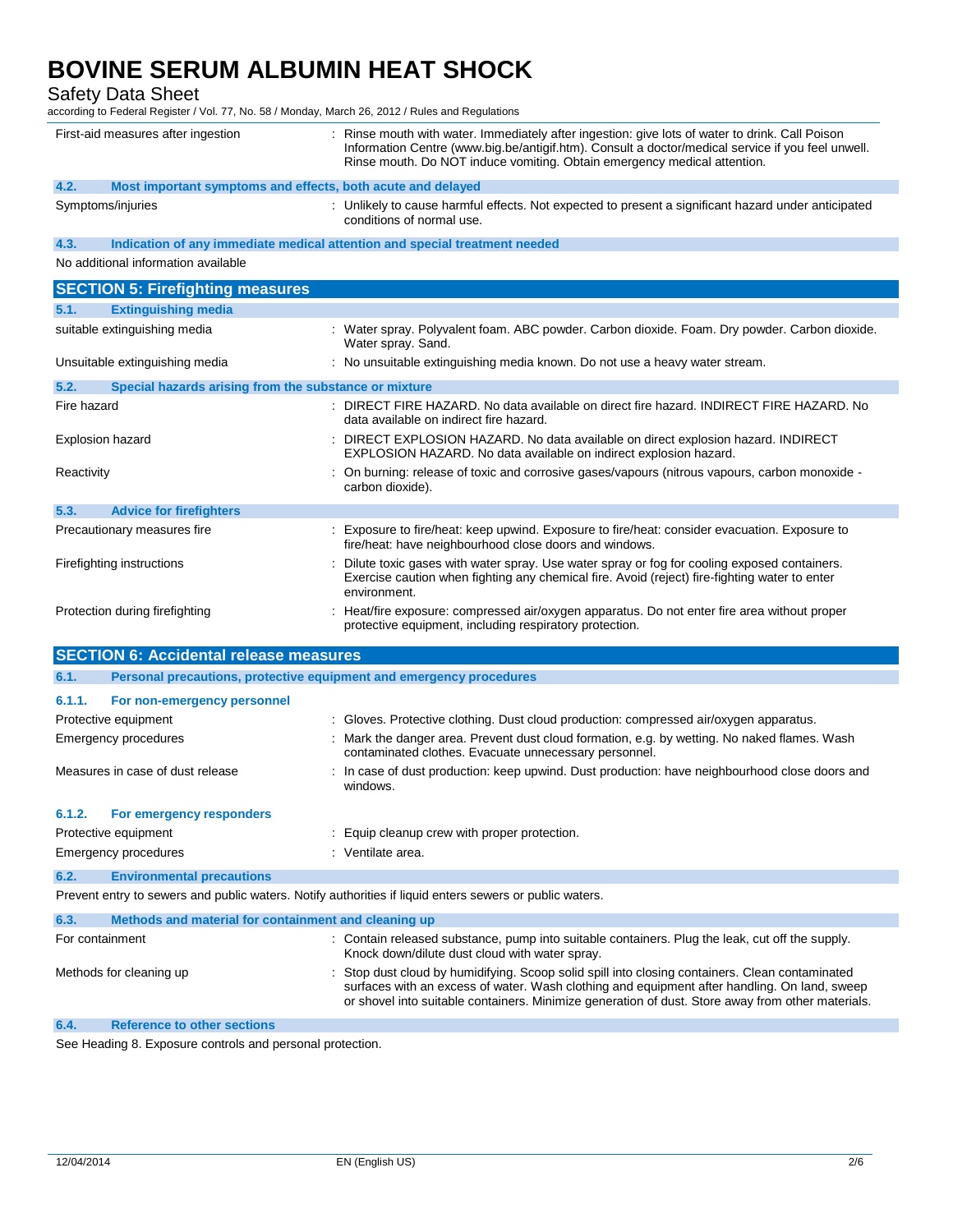Safety Data Sheet

according to Federal Register / Vol. 77, No. 58 / Monday, March 26, 2012 / Rules and Regulations

| <b>SECTION 7: Handling and storage</b>                               |                                                                                                                                                                                                                                                                                                                                                                                                                                                                                          |
|----------------------------------------------------------------------|------------------------------------------------------------------------------------------------------------------------------------------------------------------------------------------------------------------------------------------------------------------------------------------------------------------------------------------------------------------------------------------------------------------------------------------------------------------------------------------|
| <b>Precautions for safe handling</b><br>7.1.                         |                                                                                                                                                                                                                                                                                                                                                                                                                                                                                          |
| Precautions for safe handling                                        | : Comply with the legal requirements. Clean contaminated clothing. Avoid raising dust. Keep away<br>from naked flames/heat. Observe normal hygiene standards. Keep container tightly closed. Carry<br>operations in the open/under local exhaust/ventilation or with respiratory protection. Wash hands<br>and other exposed areas with mild soap and water before eat, drink or smoke and when leaving<br>work. Provide good ventilation in process area to prevent formation of vapor. |
| 7.2.<br>Conditions for safe storage, including any incompatibilities |                                                                                                                                                                                                                                                                                                                                                                                                                                                                                          |
| Storage conditions                                                   | : Keep only in the original container in a cool, well ventilated place away from : Direct sunlight.<br>Keep container closed when not in use.                                                                                                                                                                                                                                                                                                                                            |
| Incompatible products                                                | : Strong bases, strong acids.                                                                                                                                                                                                                                                                                                                                                                                                                                                            |
| Incompatible materials                                               | : Sources of ignition. Direct sunlight.                                                                                                                                                                                                                                                                                                                                                                                                                                                  |
| Heat-ignition                                                        | : KEEP SUBSTANCE AWAY FROM: heat sources.                                                                                                                                                                                                                                                                                                                                                                                                                                                |
| Prohibitions on mixed storage                                        | : KEEP SUBSTANCE AWAY FROM: oxidizing agents.                                                                                                                                                                                                                                                                                                                                                                                                                                            |
| Storage area                                                         | : Store in a dry area. Keep container in a well-ventilated place. Meet the legal requirements.                                                                                                                                                                                                                                                                                                                                                                                           |
| Special rules on packaging                                           | : SPECIAL REQUIREMENTS: closing. correctly labelled. meet the legal requirements. Secure<br>fragile packagings in solid containers.                                                                                                                                                                                                                                                                                                                                                      |
| Packaging materials                                                  | : SUITABLE MATERIAL: No data available. MATERIAL TO AVOID: No data available.                                                                                                                                                                                                                                                                                                                                                                                                            |
| Specific end use(s)<br>7.3.                                          |                                                                                                                                                                                                                                                                                                                                                                                                                                                                                          |

No additional information available

#### **SECTION 8: Exposure controls/personal protection**

#### **8.1. Control parameters**

No additional information available

### **8.2. Exposure controls**

| Personal protective equipment     | : Avoid all unnecessary exposure.                                                                                                                                              |
|-----------------------------------|--------------------------------------------------------------------------------------------------------------------------------------------------------------------------------|
| Materials for protective clothing | GIVE EXCELLENT RESISTANCE: No data available. GIVE GOOD RESISTANCE: No data<br>available. GIVE LESS RESISTANCE: No data available. GIVE POOR RESISTANCE: No data<br>available. |
| Hand protection                   | : Gloves. Wear protective gloves.                                                                                                                                              |
| Eye protection                    | : Safety glasses. Chemical goggles or safety glasses.                                                                                                                          |
| Skin and body protection          | : Protective clothing.                                                                                                                                                         |
| Respiratory protection            | : Dust production: dust mask with filter type P1. Wear approved mask.                                                                                                          |
| Other information                 | When using, do not eat, drink or smoke.                                                                                                                                        |

### **SECTION 9: Physical and chemical properties**

| Information on basic physical and chemical properties<br>9.1. |                        |
|---------------------------------------------------------------|------------------------|
| Physical state                                                | Solid                  |
| Appearance                                                    | Crystalline powder.    |
| Color                                                         | White to light yellow. |
| Odor                                                          | Mild odour.            |
| Odor threshold                                                | No data available      |
| рH                                                            | No data available      |
| pH solution                                                   | $6 - 8$                |
| Relative evaporation rate (butyl acetate=1)                   | No data available      |
| Melting point                                                 | No data available      |
| Freezing point                                                | No data available      |
| Boiling point                                                 | No data available      |
| Flash point                                                   | No data available      |
| Self ignition temperature                                     | No data available      |
| Decomposition temperature                                     | No data available      |
| Flammability (solid, gas)                                     | No data available      |
| Vapor pressure                                                | No data available      |
| Relative vapor density at 20 °C                               | No data available      |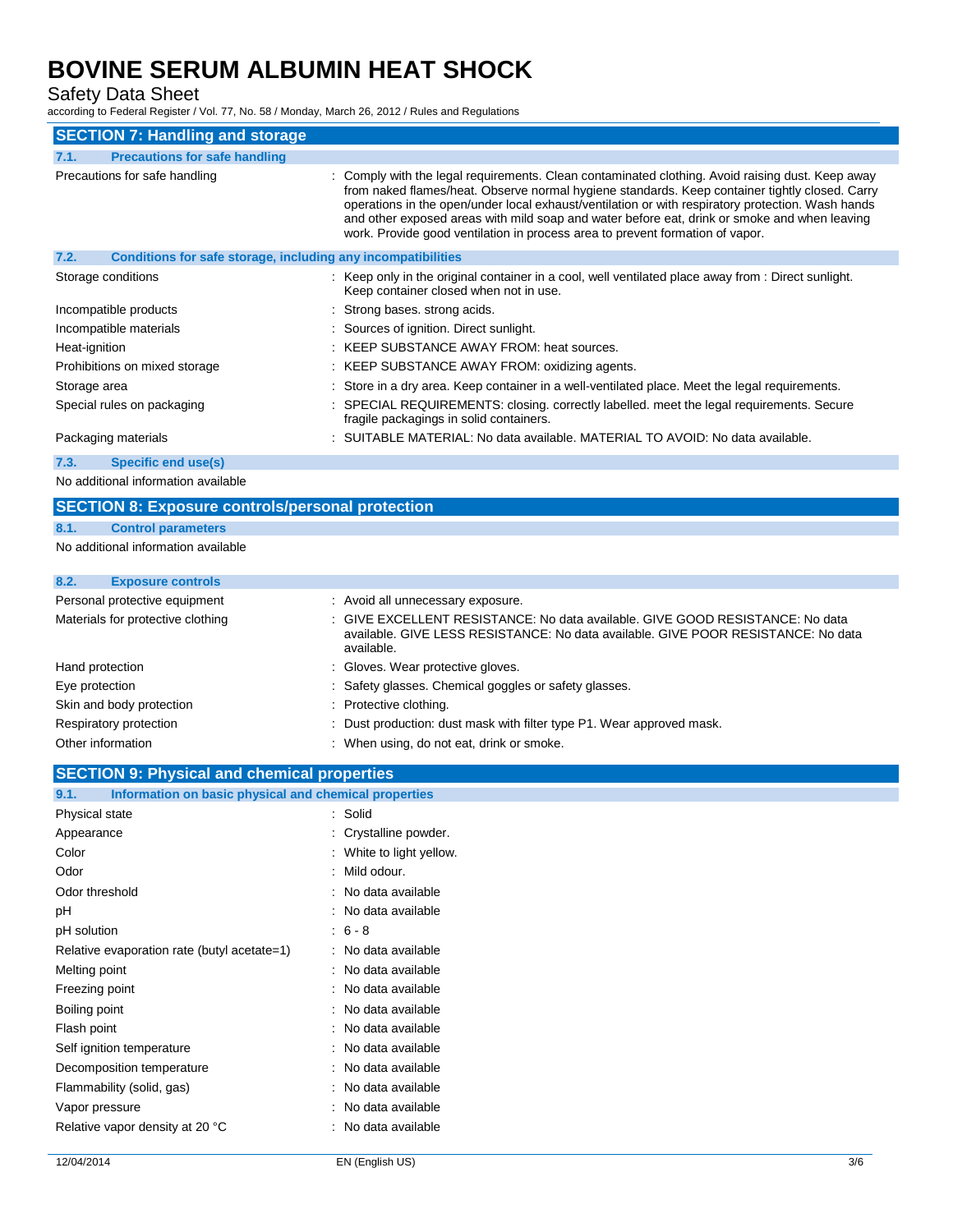Safety Data Sheet

according to Federal Register / Vol. 77, No. 58 / Monday, March 26, 2012 / Rules and Regulations

| Relative density                 | : No data available                           |
|----------------------------------|-----------------------------------------------|
| Solubility                       | : Poorly soluble in water.<br>Water: $>$ 30 % |
| Log Pow                          | : No data available                           |
| Log Kow                          | : No data available                           |
| Viscosity, kinematic             | : No data available                           |
| Viscosity, dynamic               | : No data available                           |
| Explosive properties             | : No data available                           |
| Oxidizing properties             | : No data available                           |
| <b>Explosive limits</b>          | : No data available                           |
| 9.2.<br><b>Other information</b> |                                               |

No additional information available

| <b>SECTION 10: Stability and reactivity</b>            |                                                                                                               |
|--------------------------------------------------------|---------------------------------------------------------------------------------------------------------------|
| <b>Reactivity</b><br>10.1.                             |                                                                                                               |
|                                                        | On burning: release of toxic and corrosive gases/vapours (nitrous vapours, carbon monoxide - carbon dioxide). |
| 10.2.<br><b>Chemical stability</b>                     |                                                                                                               |
| No data available. Not established.                    |                                                                                                               |
| 10.3.<br><b>Possibility of hazardous reactions</b>     |                                                                                                               |
| Not established.                                       |                                                                                                               |
| <b>Conditions to avoid</b><br>10.4.                    |                                                                                                               |
| Direct sunlight. Extremely high or low temperatures.   |                                                                                                               |
| 10.5.<br><b>Incompatible materials</b>                 |                                                                                                               |
| strong acids. Strong bases.                            |                                                                                                               |
| 10.6.<br><b>Hazardous decomposition products</b>       |                                                                                                               |
| fume. Carbon monoxide. Carbon dioxide.                 |                                                                                                               |
| <b>SECTION 11: Toxicological information</b>           |                                                                                                               |
| 11.1.<br>Information on toxicological effects          |                                                                                                               |
|                                                        |                                                                                                               |
| Acute toxicity                                         | : Not classified                                                                                              |
| Skin corrosion/irritation                              | Not classified                                                                                                |
| Serious eye damage/irritation                          | Not classified                                                                                                |
| Respiratory or skin sensitization                      | Not classified                                                                                                |
| Germ cell mutagenicity                                 | Not classified                                                                                                |
| Carcinogenicity                                        | Not classified                                                                                                |
| Reproductive toxicity                                  | Not classified                                                                                                |
| Specific target organ toxicity (single exposure)       | : Not classified                                                                                              |
|                                                        |                                                                                                               |
| Specific target organ toxicity (repeated<br>exposure)  | : Not classified                                                                                              |
| Aspiration hazard                                      | : Not classified                                                                                              |
| Potential Adverse human health effects and<br>symptoms | Based on available data, the classification criteria are not met.                                             |
| <b>SECTION 12: Ecological information</b>              |                                                                                                               |
| 12.1.<br><b>Toxicity</b>                               |                                                                                                               |
| Ecology - air                                          | : Not classified as dangerous for the ozone layer (Regulation (EC) No 1005/2009).                             |

| $\cdots$        |  |
|-----------------|--|
| Ecology - water |  |

: Severe water pollutant (surface water). No data available on ecotoxicity.

| <b>Persistence and degradability</b><br>12.2.      |                                                                |     |
|----------------------------------------------------|----------------------------------------------------------------|-----|
| <b>BOVINE SERUM ALBUMIN HEAT SHOCK (9048-46-8)</b> |                                                                |     |
| Persistence and degradability                      | Biodegradability in water: no data available. Not established. |     |
| 12/04/2014                                         | EN (English US)                                                | 4/6 |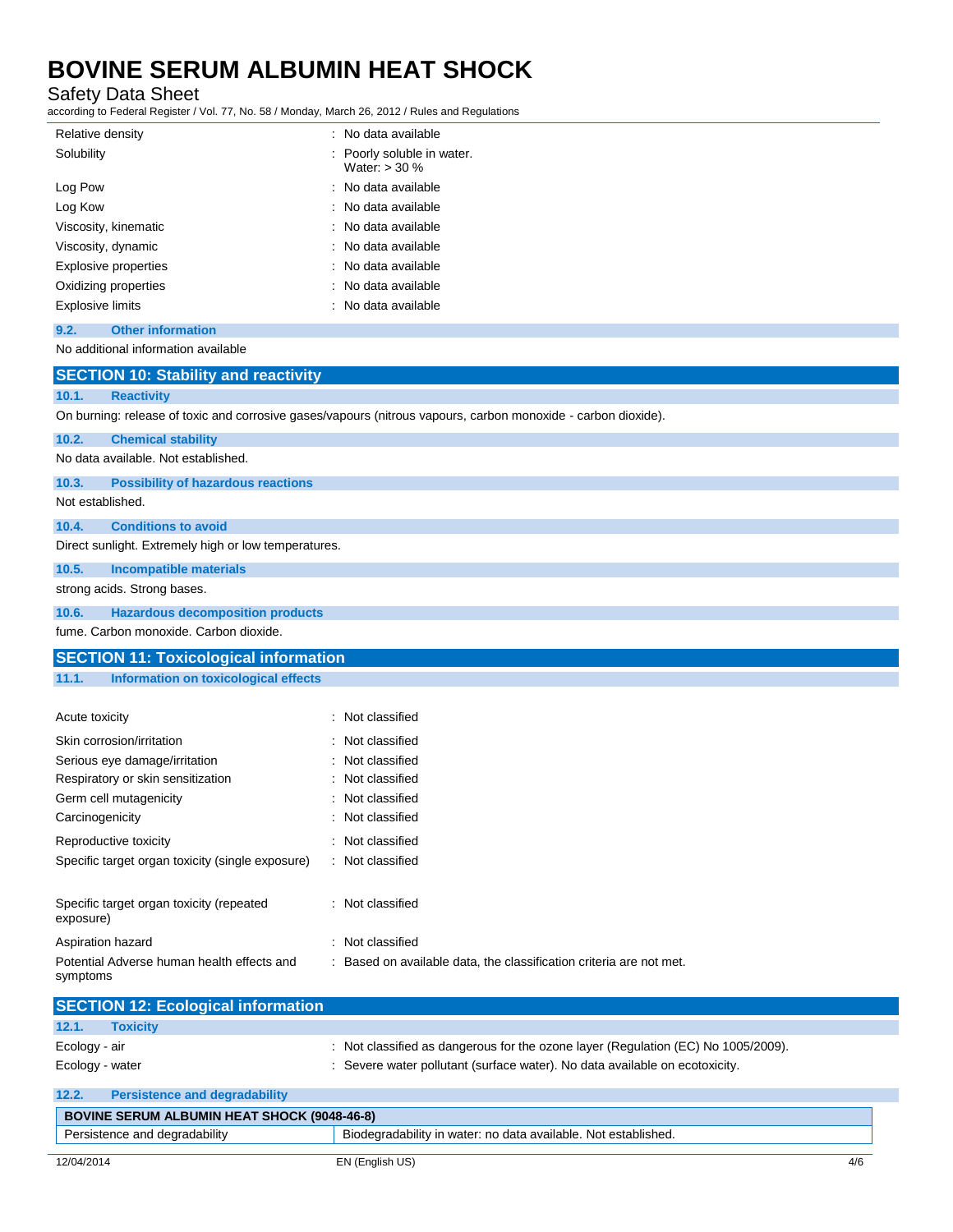### Safety Data Sheet

according to Federal Register / Vol. 77, No. 58 / Monday, March 26, 2012 / Rules and Regulations

| <b>Bioaccumulative potential</b><br>12.3.                                                                                           |                                                                                                                             |  |
|-------------------------------------------------------------------------------------------------------------------------------------|-----------------------------------------------------------------------------------------------------------------------------|--|
| <b>BOVINE SERUM ALBUMIN HEAT SHOCK (9048-46-8)</b>                                                                                  |                                                                                                                             |  |
| Bioaccumulative potential                                                                                                           | No bioaccumulation data available. Not established.                                                                         |  |
| <b>Mobility in soil</b><br>12.4.                                                                                                    |                                                                                                                             |  |
| No additional information available                                                                                                 |                                                                                                                             |  |
| <b>Other adverse effects</b><br>12.5.                                                                                               |                                                                                                                             |  |
| Other information                                                                                                                   | : Avoid release to the environment.                                                                                         |  |
| <b>SECTION 13: Disposal considerations</b>                                                                                          |                                                                                                                             |  |
| 13.1.<br><b>Waste treatment methods</b>                                                                                             |                                                                                                                             |  |
| Waste disposal recommendations                                                                                                      | : Remove to an authorized waste treatment plant. Dispose in a safe manner in accordance with<br>local/national regulations. |  |
| Additional information                                                                                                              | LWCA (the Netherlands): KGA category 03. Can be considered as non hazardous waste<br>according to Directive 2008/98/EC.     |  |
| Ecology - waste materials                                                                                                           | : Avoid release to the environment.                                                                                         |  |
| <b>SECTION 14: Transport information</b>                                                                                            |                                                                                                                             |  |
| In accordance with DOT                                                                                                              |                                                                                                                             |  |
| No dangerous good in sense of transport regulations                                                                                 |                                                                                                                             |  |
| <b>Additional information</b>                                                                                                       |                                                                                                                             |  |
| Other information                                                                                                                   | : No supplementary information available.                                                                                   |  |
| <b>ADR</b>                                                                                                                          |                                                                                                                             |  |
| Transport document description                                                                                                      | $:$ UN N/A                                                                                                                  |  |
| Packing group (ADR)                                                                                                                 | : N/A                                                                                                                       |  |
| Hazard identification number (Kemler No.)                                                                                           | : N/A                                                                                                                       |  |
| Classification code (ADR)                                                                                                           | : N/A                                                                                                                       |  |
| <b>Transport by sea</b><br>No additional information available                                                                      |                                                                                                                             |  |
|                                                                                                                                     |                                                                                                                             |  |
| <b>Air transport</b>                                                                                                                |                                                                                                                             |  |
| No additional information available                                                                                                 |                                                                                                                             |  |
| <b>SECTION 15: Regulatory information</b>                                                                                           |                                                                                                                             |  |
| 15.1. US Federal regulations                                                                                                        |                                                                                                                             |  |
| <b>BOVINE SERUM ALBUMIN HEAT SHOCK (9048-46-8)</b><br>Not listed on the United States TSCA (Toxic Substances Control Act) inventory |                                                                                                                             |  |
|                                                                                                                                     |                                                                                                                             |  |
| 15.2. International regulations                                                                                                     |                                                                                                                             |  |
| <b>CANADA</b>                                                                                                                       |                                                                                                                             |  |
| No additional information available                                                                                                 |                                                                                                                             |  |
| <b>EU-Regulations</b>                                                                                                               |                                                                                                                             |  |
| No additional information available                                                                                                 |                                                                                                                             |  |
|                                                                                                                                     |                                                                                                                             |  |
| Classification according to Regulation (EC) No. 1272/2008 [CLP]<br>Not classified                                                   |                                                                                                                             |  |
| <b>Classification according to Directive 67/548/EEC or 1999/45/EC</b><br>Not classified                                             |                                                                                                                             |  |
| <b>National regulations</b><br>15.2.2.                                                                                              |                                                                                                                             |  |
| No additional information available                                                                                                 |                                                                                                                             |  |
| 12/04/2014                                                                                                                          | EN (English US)<br>5/6                                                                                                      |  |
|                                                                                                                                     |                                                                                                                             |  |